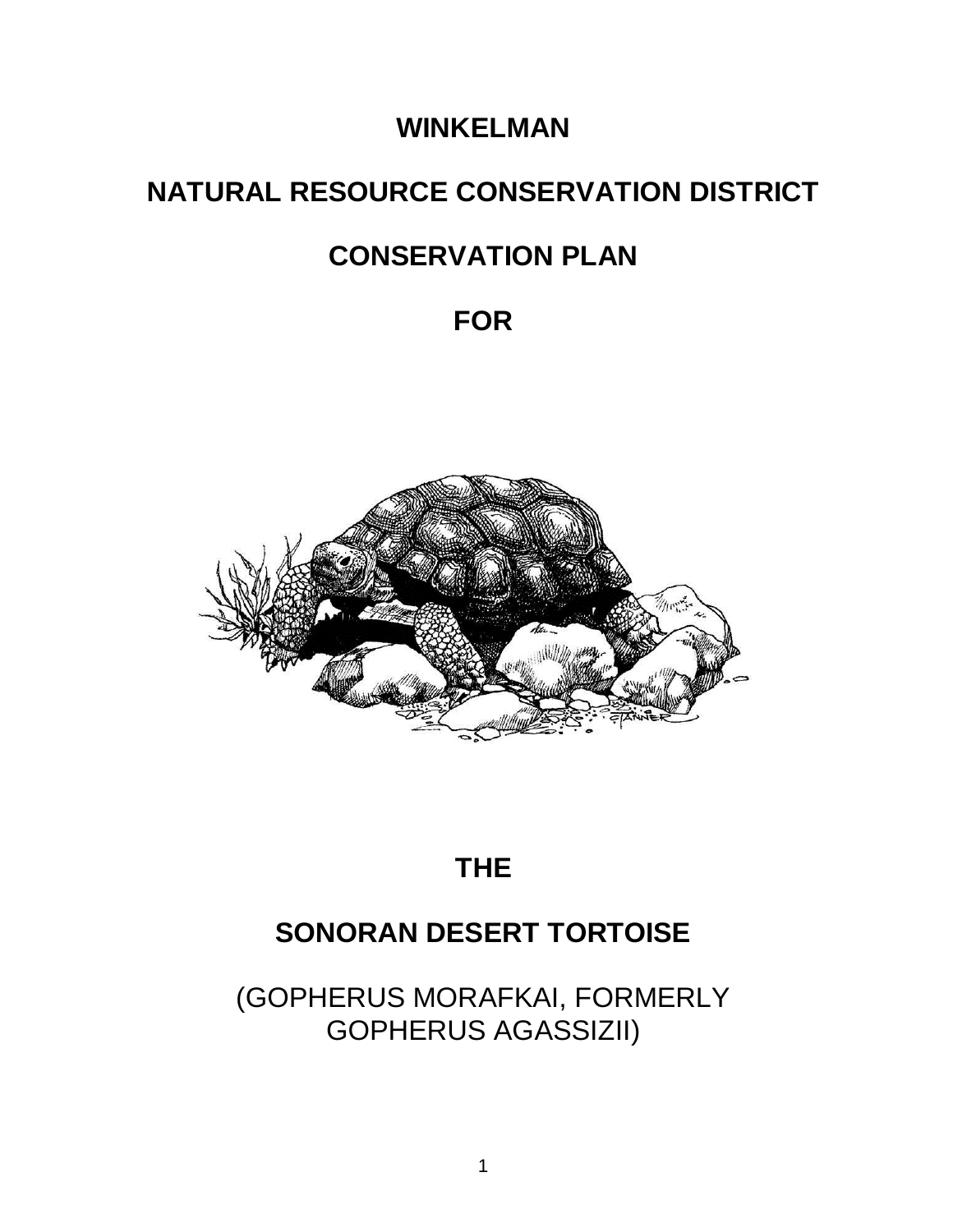### **INKELMAN NATURAL RESOURCE CONSERVATION DISTRICT CONSERVATION PLAN FOR THE SONORAN DESERT TORTOISE**

The purpose of this Conservation Plan for the Sonoran Desert Tortoise (hereafter referred to as "Conservation Plan") is to provide guidance to avoid impacts to the Sonoran desert tortoise (SDT) population and its habitat located within the Winkelman Natural Resource Conservation District (WNRCD) (Figure 1). If impacts to SDT or their habitat cannot be avoided, this Conservation Plan outlines measures to ensure that every effort is made to minimize and mitigate the effects of activities on the SDT and its habitat.

The goal of the Conservation Plan is to reduce conflicts between the species and important economic activities associated with research, education, recreation, mining, ranching, development and construction to assure SDT populations and their habitat are not jeopardized.

#### **Description**

Desert tortoises (*Gopherus agassizii* Cooper) have been documented as widespread in arid and semiarid regions of the southwestern United States and western Mexico by several acclaimed tortoise researchers (Woodbury and Hardy 1948, Germano 1988, Lamb et al. 1989, Germano et al. 1994). Three sub-populations of desert tortoises are recognized based on habitat, behavioral and morphological differences, life history and population status variations (Bailey 1992, Boarman and Beaman 2002, Meyer 2008.) The Mojave population is found in the high Mojave Desert of southwestern Utah, southern Nevada and southeastern California. The Sonoran population occupies western and southwestern Arizona and is also found in western Sonora and extreme northern Sinaloa, Mexico. The Sinaloan population is found in eastern Sonora and extends into northern Sinaloa (Germano et al. 1994, Grover, Lesley and De Falco 1995 and Berry et al. 2002).

The desert tortoise is recognized by its gray to orange-brown, high, domed upper shell. The shell measures 8 to 15 inches (20 to 38 centimeters) in length. Adult desert tortoises may weigh 8 to 15 pounds (3.6 to 6.8 kilograms). Hind limbs of the desert tortoise are stocky and elephantine in appearance while the forelimbs are paddle-shaped and used for digging (Brennan and Holycross 2006).

The SDT is closely associated with rocky bajadas (lower slopes of mountains) and hillsides, and, to a lesser extent, flat areas (including incised washes between or adjacent to flat terrain) (Riedle et al. 2008). SDTs generally occur at elevations ranging from 510 to 5,300 feet (155 to 1,615 meters) (Arizona Game and Fish Department 2001, p. 4).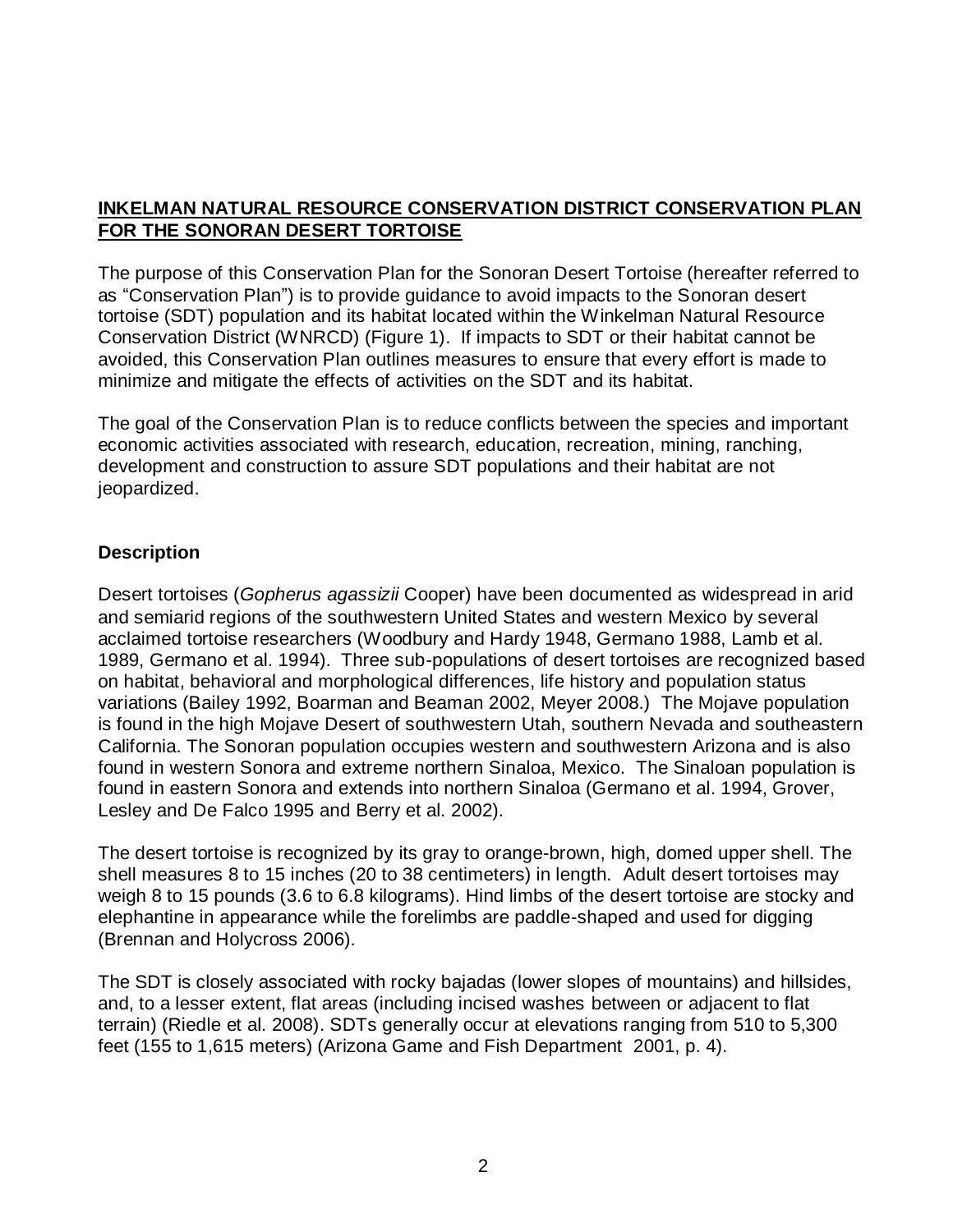In the United States, the SDT occurs within Mohave desertscrub, Sonoran desertscrub, and semi-desert grassland habitat (Germano et al. 1994; Van Devender 2002; Brennan and Holycross 2006). In Mexico, the SDT occurs in Sonoran desertscrub and semi-desert grassland (Germano et al. 1994; Fritts and Jennings 1994; Bury et al. 2002; Van Devender 2002; Edwards et al. 2009, p. 8). The SDT may also occasionally occur in the lower elevations of Madrean oak woodland (Germano et al. 1994; Fritts and Jennings 1994; Bury et al. 2002; Van Devender 2002).



**Figure 1. Winkelman Natural Resource Conservation District.**

Primarily herbivores, SDTs consume a variety of plant material in their diet (Van Devender 2002). SDTs are largely inactive from mid**-**October to late February or early March when they overwinter in constructed burrows or rocky cavities or crevices (Averill-Murray 2000). SDTs tend to use or construct burrows differently, depending on habitat. Riedle et al. (2008) found that the availability of adequate shelter sites strongly influenced SDT densities.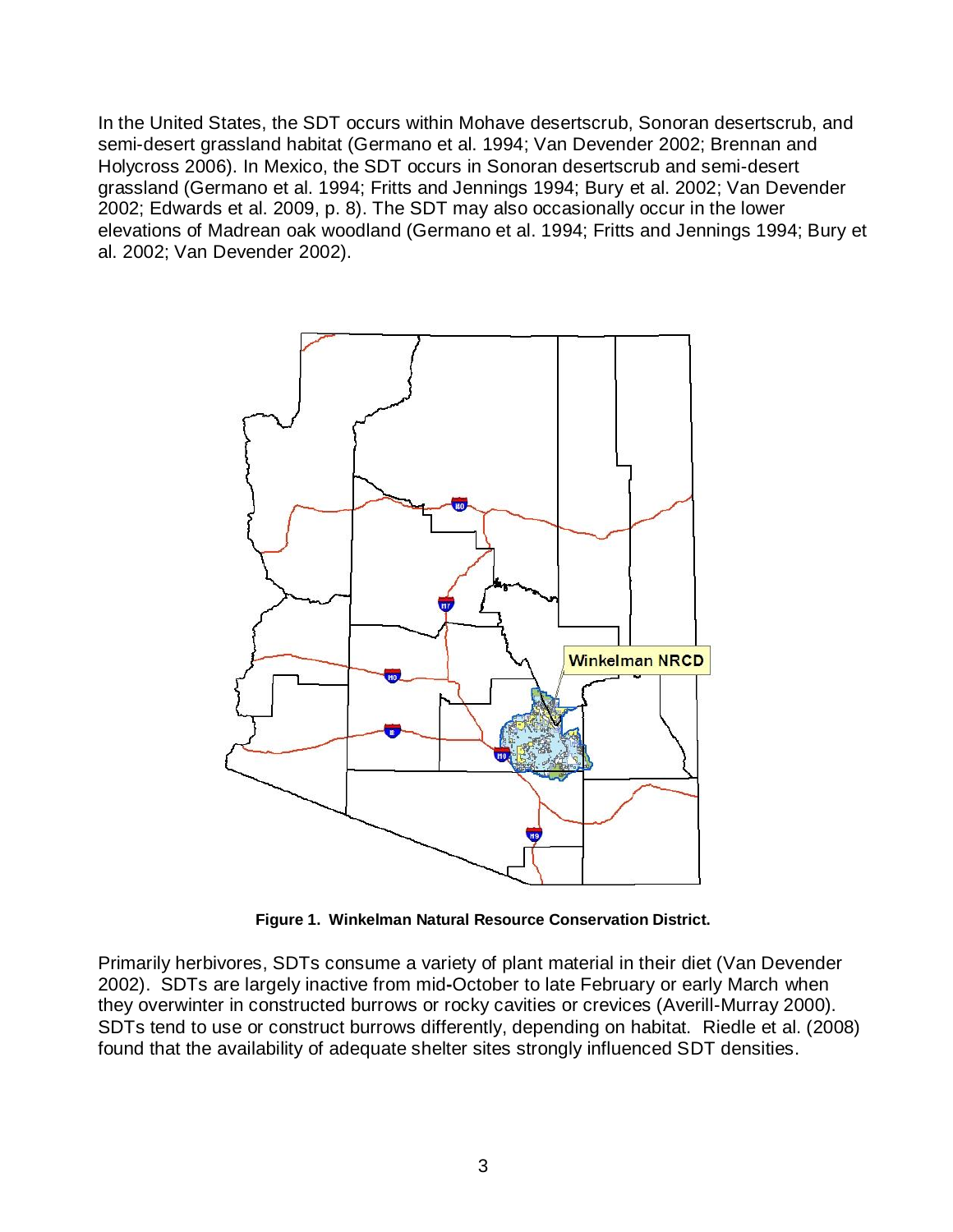Tortoise activity spikes in the spring, especially following average or above-average winter precipitation that enhances annual plant production (Averill-Murray 2000). However, the peak activity for the SDT occurs at the onset of the monsoon (summer rainy season) in mid- to late-summer when annual and perennial plants reach peak abundance and availability, and water sources become more widely dispersed across the landscape (Averill-Murray 2000). During the hot and dry late-spring/early-summer season, SDTs are less active or may become entirely dormant until the onset of the monsoon (Averill-Murray 2000).

The monsoon also marks the height of social interaction and reproductive behaviors for the SDT. During this time, female Sonoran desert tortoises lay their eggs, with an average clutch size of 5 (Averill-Murray and Klug 2000). Hatchling SDTs will emerge from the nest site (burrow) in late summer or they may overwinter, emerging the following spring (Wilson et al. 1999; Averill-Murray 2000). SDTs reach sexual maturity at approximately 10 to 12 years of age (Averill-Murray 2000).

#### **Protection Status**

The removal of tortoises from the wild has been prohibited since 1988. AGFD offers guidelines for handling desert tortoises encountered on development projects to reduce potential impacts on tortoise populations. The AGFD's Adobe Mountain Wildlife Center and Arizona Sonoran Desert Museum manage adoption programs for legally held tortoises including those propagated in captivity.

The AGFD and the U.S. Fish and Wildlife Service co-chair the Arizona Interagency Desert Tortoise Team, which serves as a forum for discussion of desert tortoise issues, with the specific objectives of conducting and coordinating research and management efforts and exchanging information (ADITT 1996).

Legislation of primary importance which currently or historically has benefited the conservation status of the SDT includes the Endangered Species Act, National Environmental Policy Act, and the Wilderness Act. The SDT in Arizona currently enjoys significant legally mandated protection, including laws against collection. It is illegal to kill or capture tortoises from the wild (with the exception of special permits), and possession for trade, sale or other commercial purposes is illegal (Howland and Rorabaugh 2002). The SDT is also on the USDI Bureau of Land Management (BLM) and US Forest Service lists of sensitive species (Averill-Murray 2000). Internationally, the tortoise is considered a threatened species in Mexico and the 1986 Convention on International Trade in Endangered Species of Wild Fauna and Flora requires a permit for the export of tortoises to member countries (Fritts and Jennings 1994, Grover et al.1995, Bury et al. 2002, Howland and Rorabaugh 2002).

On December 13, 2010, the U.S. Fish and Wildlife Service, (FWS) issued a positive 12 month finding in the Federal Register that Sonoran desert tortoise (*Gopherus morafkai*)(SDT) warrants protection under the Endangered Species Act (ESA) but is precluded by the need to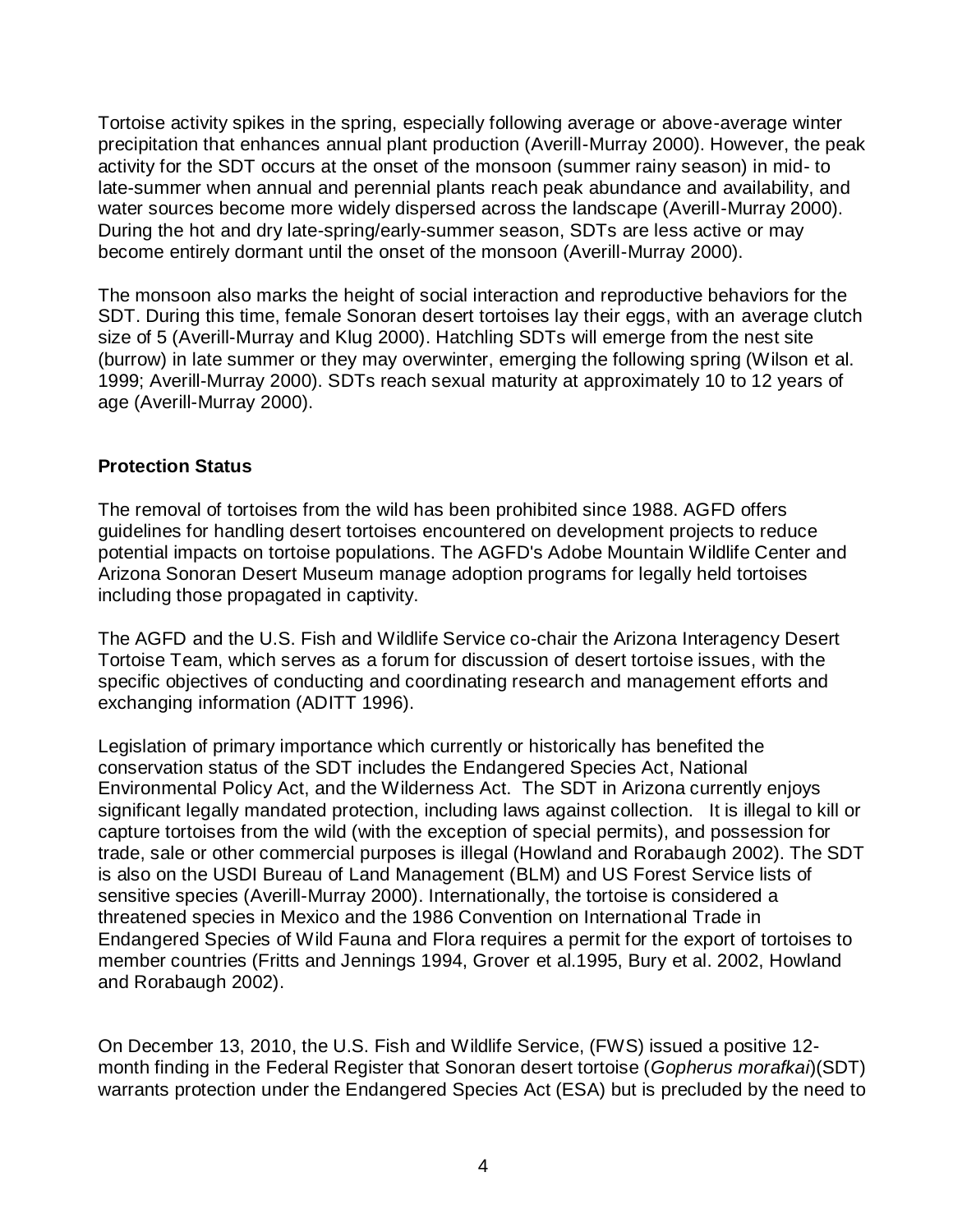address other higher priorities. The Sonoran desert tortoise was added to the list of candidates for ESA protection where its status is reviewed annually.

The primary agencies currently involved in the conservation of the desert tortoise in Arizona are the Arizona Game and Fish Department (AGFD), BLM, US Forest Service, and the National Park Service. Additionally, agencies and entities with some involvement in monitoring and mitigating impacts to desert tortoises include the Arizona State Land Department, the Bureau of Reclamation, the Bureau of Indian Affairs, Pima County, the Yuma Proving Grounds, the Barry M. Goldwater Range, and the Florence Military Reservation.

The BLM has designated almost 470,000 acres of land as Areas of Critical Environmental Concern (ACEC) with specific directives to be managed as desert tortoise habitat: the Black Mountains Ecosystem Management Area, the White-Margined Penstemon ACEC, the McCracken Desert Tortoise ACEC, and the Poachie Desert Tortoise ACEC (Oliva et al. 2004)

#### **Current WNRCD Efforts**

Within the WNRCD there is a long-term study of the SDT in existence that began in 1980 (Meyer, W.W., et al. 2010). This SDT study (hereafter referred to as the Meyer Study) was initiated in the San Pedro Valley in southern Arizona as a result of an unusual natural resource concern, the collection of Jojoba nuts. Jojoba (*Simmondsia chinensis* (Link) C.K. Schneid) had become the object of major interest because the oil made from its seed was purported to be a substitute for "whale oil" and was used in the manufacture of skin care products, shampoos, cosmetics and lubricants (Daugherty, Sineath and Wastler 1958). The resulting increase in the value of jojoba seeds encouraged a large number of "nut pickers" who ravaged the natural resources within the valley without regard to the plant and animal life of the desert community. The pickers were often without adequate provisions and therefore began taking many of the small animals in the area for food, including desert tortoises. The number of charred tortoise shells in their abandoned camp sites initiated concern and curiosity about tortoise numbers in the area. (Meyer, W.W., et al. 2010). Because little data existed about the SDT population status at that time, the Meyer Study was initiated.

The Meyer Study reveals that the SDT population in the WNRCD has been steady or possibly increasing over the last thirty years. As part of this Conservation Plan the WNRCD will continue the study into the foreseeable future with periodic reports that will be available through its website. Also, there needs to be an ongoing inventory of known SDT cells and a mapping program within the WNRCD so future planning by the agencies and counties can take these populations into consideration in their planning. As part of this study a new inventory of all known SDT cells within the WNRCD will be commissioned and SDT habitat within the WNRCD will be classified and managed as such. This will enable efficient future planning for these populations by the agencies, the counties and the WNRCD.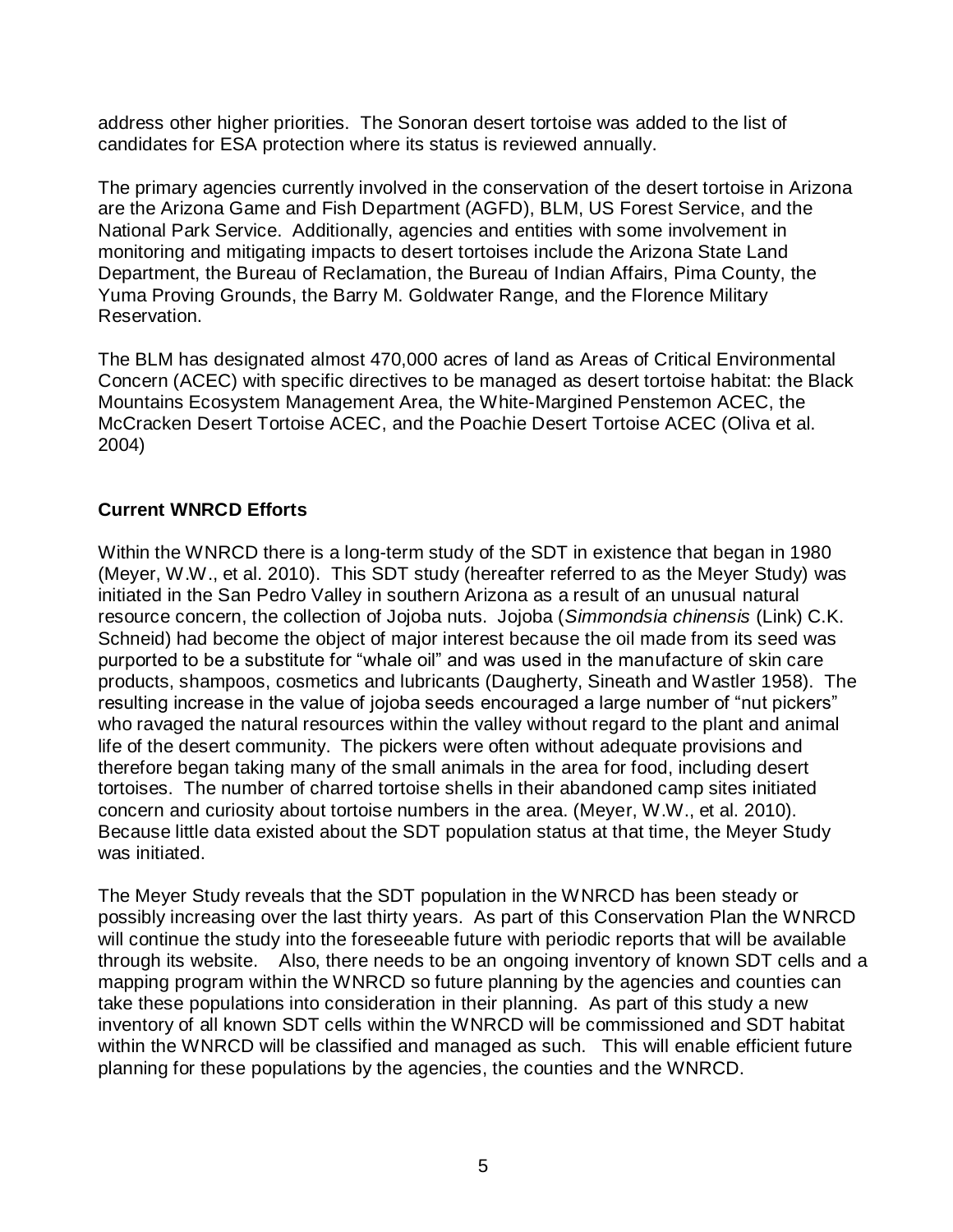It is the responsibility of the WNRCD to "provide for the restoration and conservation of lands and soil resources of the state, the preservation of water rights and the control and prevention of soil erosion, and thereby to conserve natural resources, conserve wildlife, protect the tax base, protect public lands and protect and restore this state's rivers and streams and associated riparian habitats, including fish and wildlife resources that are dependent on those habitats, and in such manner to protect and promote the public health, safety and general welfare of the people." (ARS Title 37, Chapter 6)

The WNRCD achieves its mandate through working with landowners on a voluntary basis and operates solely for the purpose of providing technical and educational information to its cooperators and coordinating agencies/governments to better manage the natural resources within the WNRCD.

Within the purview of our mandate the following mitigation strategies are made by the WNRCD for any private, county, state, or federal action that may affect the current population of SDT or its habitat within the WNRCD.

The WNRCD Conservation Plan includes SDT mitigation that will involve but not be limited to cooperation and coordination, including development of management protocols with the Pinal County Board of Supervisors, AGFD, Arizona State Land Department, BLM,NRCD, Tonto and Coronado National Forest, Arizona State Parks, Gila River Indian Reservation, Ak Chin Indian Reservation and Central Arizona College.

Major components of the WNRCD Conservation Plan are education and research. In addition the five listings factors recognized by the Endangered Species Act will be used for development and implementation of this Conservation Plan.

Of particular concern is lack of knowledge about the SDT and the need for more study of the species and its habitat. The WNRCD will partner with agencies and the counties to fund these studies. The Conservation Plan will be long term but will be updated at five year intervals.

**The Endangered Species Act recognizes five threats to an endangered plant or animal. The WNRCD Conservation Plan addresses the potential for each of these threats in relation to the SDT. They are:**

#### **A. Present or Threatened Destruction, Modification, or Curtailment of the Species' Habitat or Range.**

Livestock grazing has been listed as a perceived threat to the SDT. Generalities about the effects of livestock grazing on desert tortoises should be avoided unless they can be placed in the context of a grazing regime, effective precipitation, habitat type, topography, and tortoise behavior and requirements (Meyers 2010).

Compilation of data across several vegetation types and at least three livestock grazing regimes did not show any trampling of either tortoises or burrows by livestock. It appeared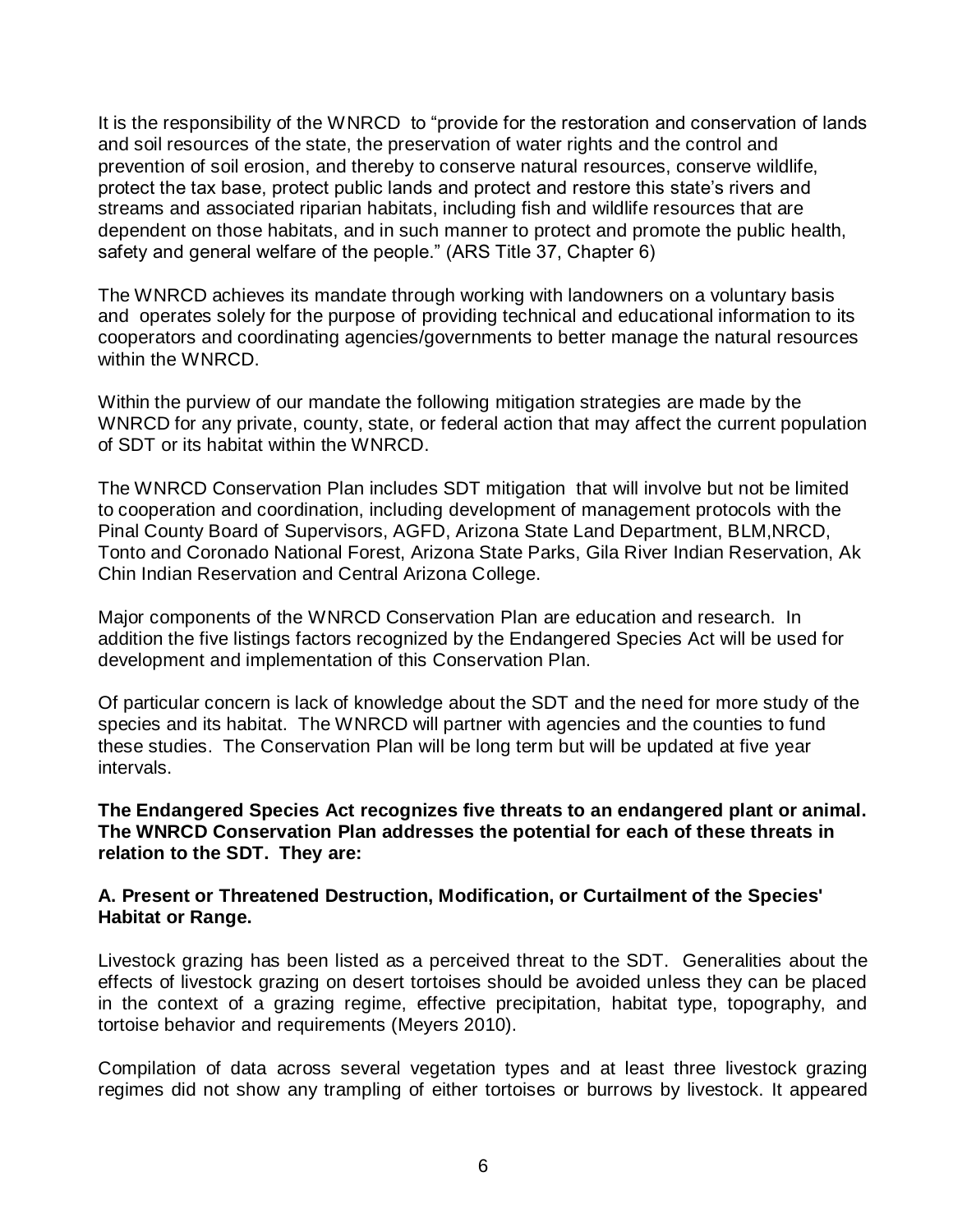that tortoise densities were affected by soil, topography and vegetation and had little or no relationship to livestock grazing or grazing systems (Meyer et al. 2010).

Because the SDT's behavior is different from the Mojave population, Meyer et al. 2010 have found that the competition between the STD and livestock is much less than was ascertained for the Mojave. That considered, whenever any improvements are made to a grazing unit that might disturb a population or its habitat, such as fence building, pipeline or dirt tank construction, etc., protocols will be designed to avoid or mitigate interference with the SDT. Often ranch improvements are designed and partially funded through the WNRCD. The WNRCD will have these protocols built in through the Local Work Group process in partnership with the Natural Resources Conservation Service.

The WNRCD, in cooperation with Central Arizona College operates an Education Center on the Central Arizona College Aravaipa Campus. Through this Education Center the WNRCD will train cooperators and others on the protocols that protect the SDT.

Mining is also listed as a perceived threat to the SDT. There is one large active copper mine in the WNRCD as well as several decorative rock and limestone quarries. The WNRCD will work with the mining companies to develop protocols to protect the SDT, especially during exploration work. Those protocols will be offered as training by the Central Arizona College Education Center.

Another perceived threat listed to the SDT is habitat destruction caused by urbanization and development. Although Pinal and Pima counties as a whole are two of the fastest growing counties in the nation, the WNRCD, whose boundaries encompass the eastern half of Pinal County, parts of Pima, Graham, and Gila counties, has had no population growth over the last several decades except on our southern boundary. All of the growth has been on private land. The WNRCD will work in cooperation with the State Land Department to implement protocols for developers to whom the State sells land for development to protect the SDT. The WNRCD will work with the municipalities within its boundaries to enact ordinances within their jurisdictions to empower these protocols.

#### **B. Overutilization for Commercial, Recreational, Scientific, or Educational Purposes**.

The WNRCD, through its Education Center, will offer instruction to schools, municipalities, etc. regarding threats to the SDT due to handling, transporting, diseases, etc. The AGFD has already prepared excellent information about SDT handling for hunters and campers.

#### **C. Disease or Predation**.

The long running Meyer study in the WNRCD has found that disease is not currently a threat in the study populations. Although claims have been made by inference from the Mojave population that disease in the SDT is a major threat, there needs to be more study to determine if, indeed, Upper Respiratory Tract Disease (URTD) is a threat to the SDT. To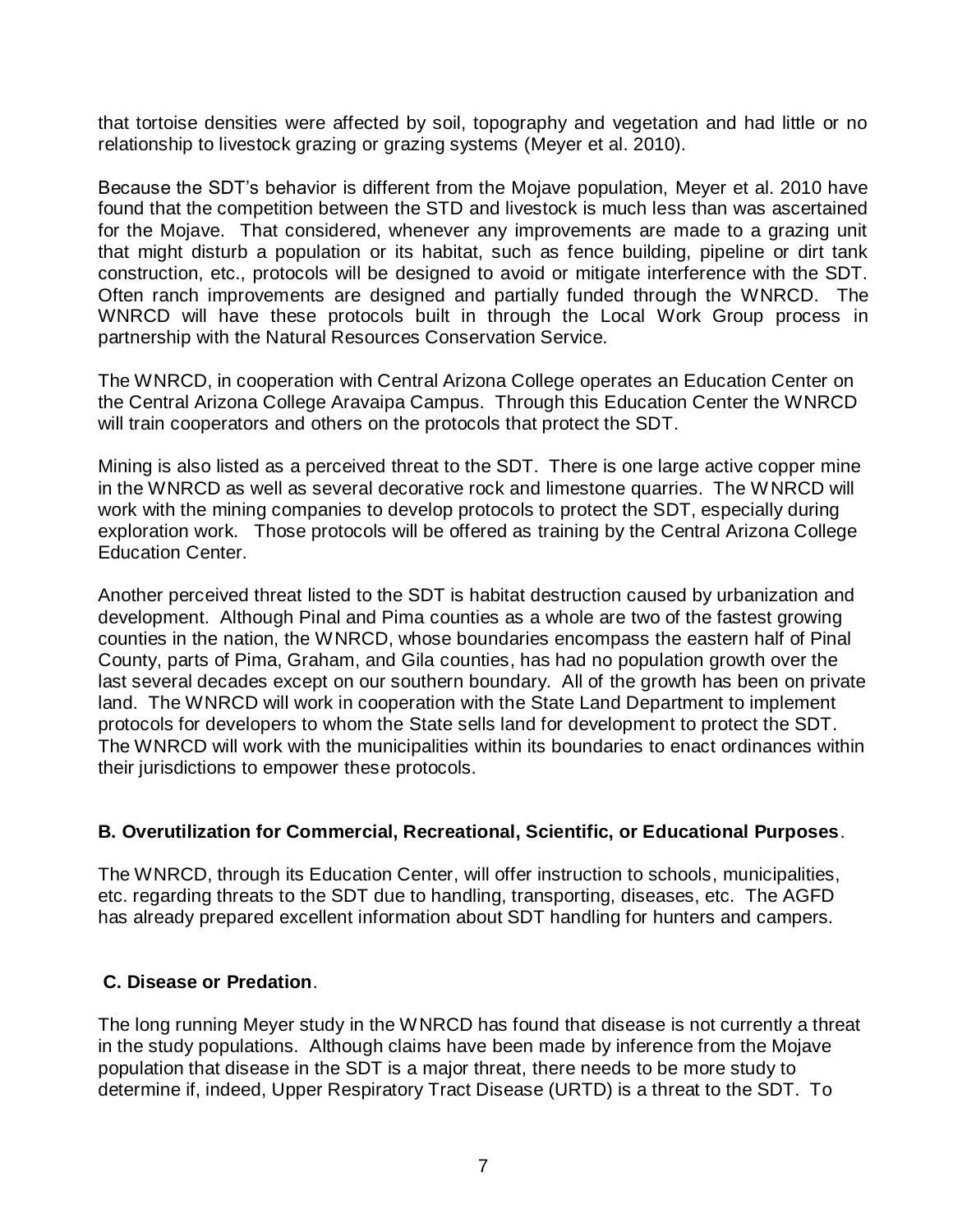that end the WNRCD will work with AGFD, the University of Arizona and other agencies and organizations to incorporate studies of disease incidents into the Meyer study.

Predation is perceived to be a major threat to the SDT. In the WNRCD's long term study, predation on the SDT was documented. However, few tortoise shells were found that would confirm predation as a major source of death. The WNRCD has a predator policy for control of coyotes and lions. The only predator that has significantly increased in recent years in the WNRCD seems to be ravens which are considered to be a significant threat to the SDT. Power lines are prime nesting habitat for ravens, as well as perching places to take advantage of movement below by tortoises and other prey. The WNRCD has a policy in place to oppose the construction of any new major energy, transportation, or communication corridors not within existing corridors through or across WNRCD lands. Through coordination, the WNRCD will work with regulatory agencies to ensure that threats from predation as a result of power lines are properly addressed and considered during the application process and construction designs. The WNRCD will work with power providers to modify existing structures if needed.

It is claimed that humans subsidize ravens by the trash they leave. Pinal County and municipal ordinances require covering of trash containers and landfills and the WNRCD has had a long standing committee that publishes information about the problem to the public and distributes it throughout Pinal County. The WNRCD will add information about ravens and SDT to the publication.

# **D. The Inadequacy of Existing Regulatory Mechanisms**.

The USFWS has stated that existing regulatory mechanisms are inadequate to protect the SDT and its habitat. Although the WNRCD has no regulatory powers, we are working with Pinal County which includes the vast majority of the WNRCD, to include our Conservation Plan into their Comprehensive Plan referenced earlier.

#### **E. Other Natural or Manmade Factors Affecting the Species' Continued Existence**.

Off-highway vehicle (OHV) use has been considered to be a significant threat to the SDT. The BLM along with the AGFD are now working on Travel Management Plans within the WNRCD that will include road signage and road closures. The WNRCD will work with the agencies to add information regarding the threats to SDT by OHVs. The WNRCD has a member on the Pinal County Special Event Committee that approves all applications for special events in the County. As part of the approval process we will require training and mitigation measures are attached to special events that occur in tortoise habitat areas in the WNRCD.

The WNRCD will make the following information and training available at the WNRCD Education Center located on the Central Arizona College Aravaipa Campus and at a variety of other locations such as libraries, schools, and government complexes for education of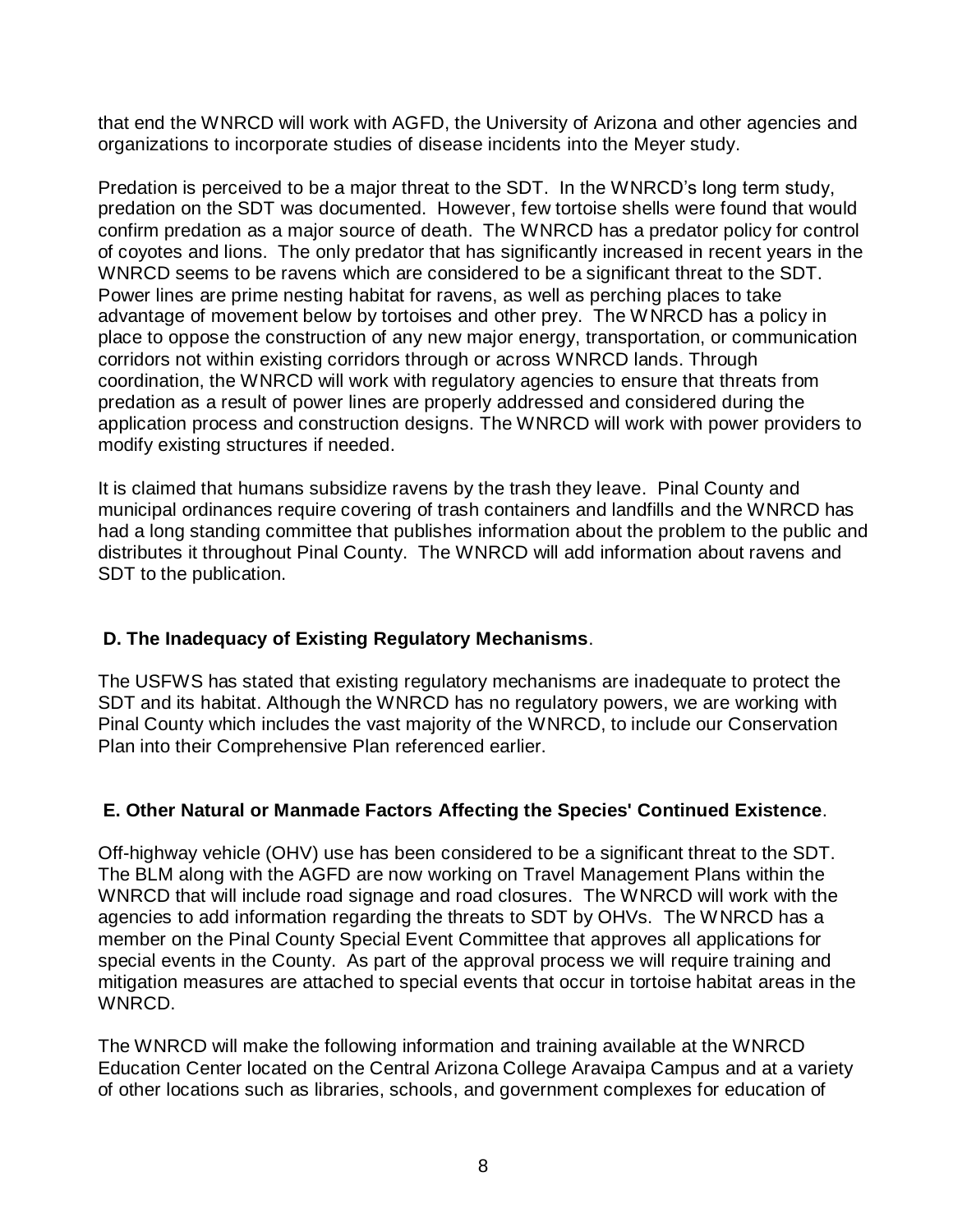people on the SDT.

### **Proposed Actions to Minimize the impacts to SDT and their habitat**

### **1. General Guidelines for all Activities**

These guidelines are in accordance with the Recommended Standard Mitigation Measures For Projects In Sonoran Desert Tortoise Habitat as adopted by the Arizona Interagency Desert Tortoise Team, June 2008.

- Pinal County, in cooperation with the NRCDs within the County will survey and classify the County into SDT habitat categories in order to define which level of impact future projects or actions might have on the SDT.
- Pinal County will restrict activities that have significant resource disturbance (degradation) to SDT habitat whenever possible. If activities must be performed in habitat category 1 or 2 for SDTs, wait until periods of high tortoise activity are over for the year.
- Pinal County will work with each project manager to have a SDT coordinator available on site to provide guidance on how to avoid harm to SDTs and their habitat.
- Pinal County will coordinate with each project manager to minimize the project footprint and to restore and enhance the habitat upon completion of the project.
- Project proponents will install temporary tortoise fencing around the perimeter of project areas for projects such as power lines, fiber optic cables, gas lines, road and railroad building and/or maintenance, building construction or any other construction project with disturbance of the soil.

#### **Should tortoises need to be removed, AGFD must be notified for they are the only entity that can authorize handling of SDTs.**

- SDTs will be removed from within the perimeter by a qualified SDT biologist prior to start of the project in order to reduce or eliminate encounters with SDTs on the project site. All projects which will or might disturb SDTs or their habitat will be required to designate a qualified SDT person to document the effects of the construction activities on SDT during and at the conclusion of the project.
- The SDT monitoring and reporting requirements should document the effectiveness of the desert tortoise mitigation measures and include actual acreage of SDT habitat disturbed, the numbers of SDTs removed from burrows, the number of SDTs moved from the site and the location of the new site for each SDT. A copy of the report will be submitted to the WNRCD, Pinal County and to the AGFD.
- The WNRCD will coordinate with AGFD on approval of all permits for studies of the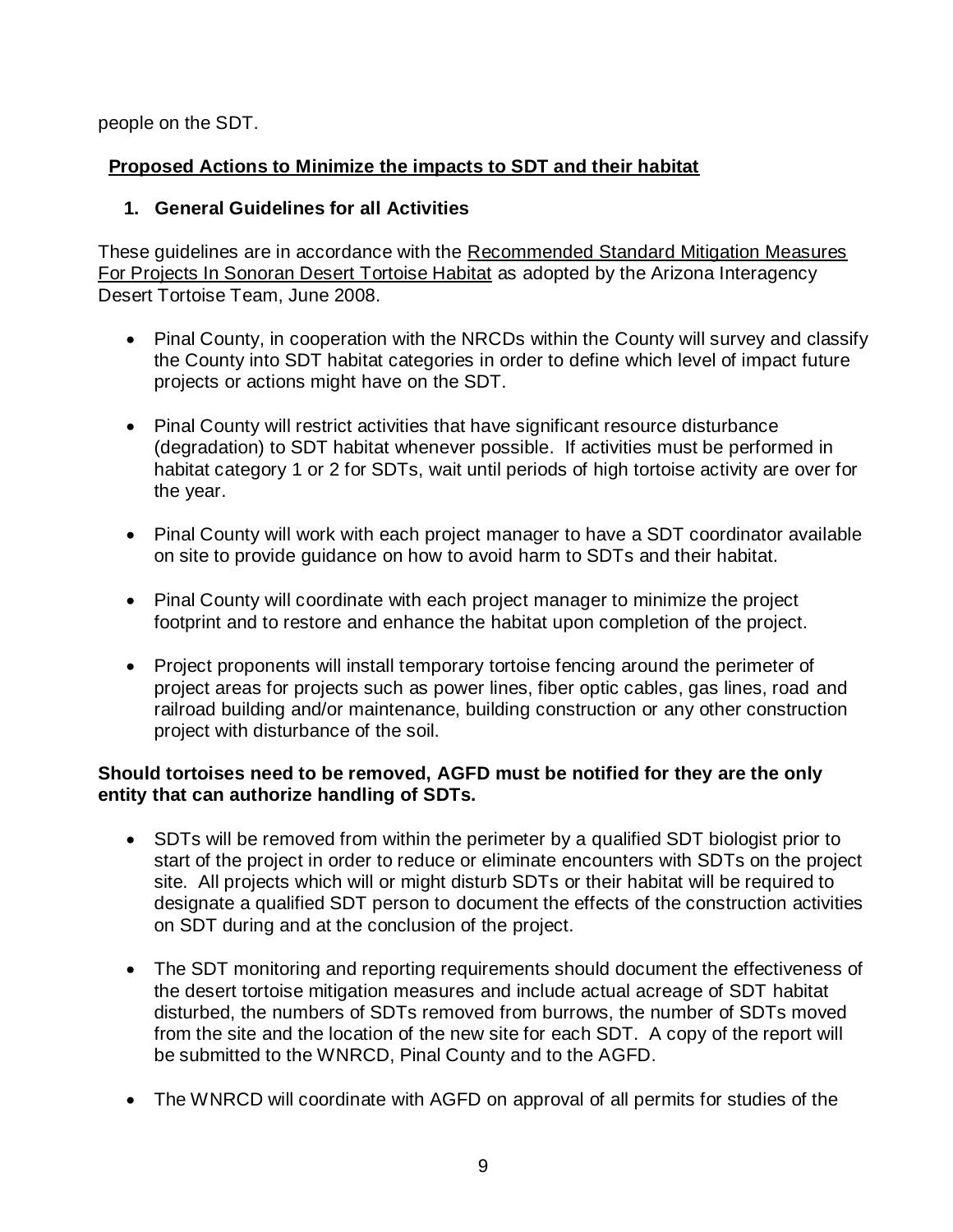SDT within the WNRCD.

### **2. Over-utilization for Commercial, Recreational, Scientific, or Educational Purposes.**

- The WNRCD, through its Education Center, will offer instruction and education material developed by AGFD and USFWS to schools, municipalities, project managers, ranchers, hunters, mining, recreationists, and others regarding the dangers to the SDT caused by handling, transporting, diseases etc.
- The WNRCD will coordinate with AGFD on approval of all permits for studies of the SDT within the WNRCD.

# **3. Disease**

- Through the ongoing Meyer Study, the WNRCD will continue to monitor diseases and report new findings to AGFD and FWS. The WNRCD will encourage and continue to work with AGFD and the University of Arizona to perform studies on possible SDT diseases within the WNRCD.
- As part of the Education Program, the WNRCD will inform people of the dangers of introduction of disease when tortoises are released into the wild.

#### **4. Predation**

Implement the following guidance to prevent attraction of predators and to prevent enhancement of predator populations on or near SDT habitat:

- Restrict illegal dumping of trash including offal, dead urban pets.
- Promote properly designed livestock grazing management to maximize livestock vitality and minimize losses.
- Identify predator projects and report to appropriate state agency for corrective action.
- Require dog owners to have control of their dogs within SDT habitat.
- Coordinate with counties for appropriate actions to remove all feral dogs.

# **5. Urbanization and Development**

- The WNRCD will coordinate with the State Land Department to implement protocols for developers that purchase State trust land for development.
- The WNRCD will coordinate with the municipalities within District boundaries to enact ordinances within their jurisdiction to empower these protocols.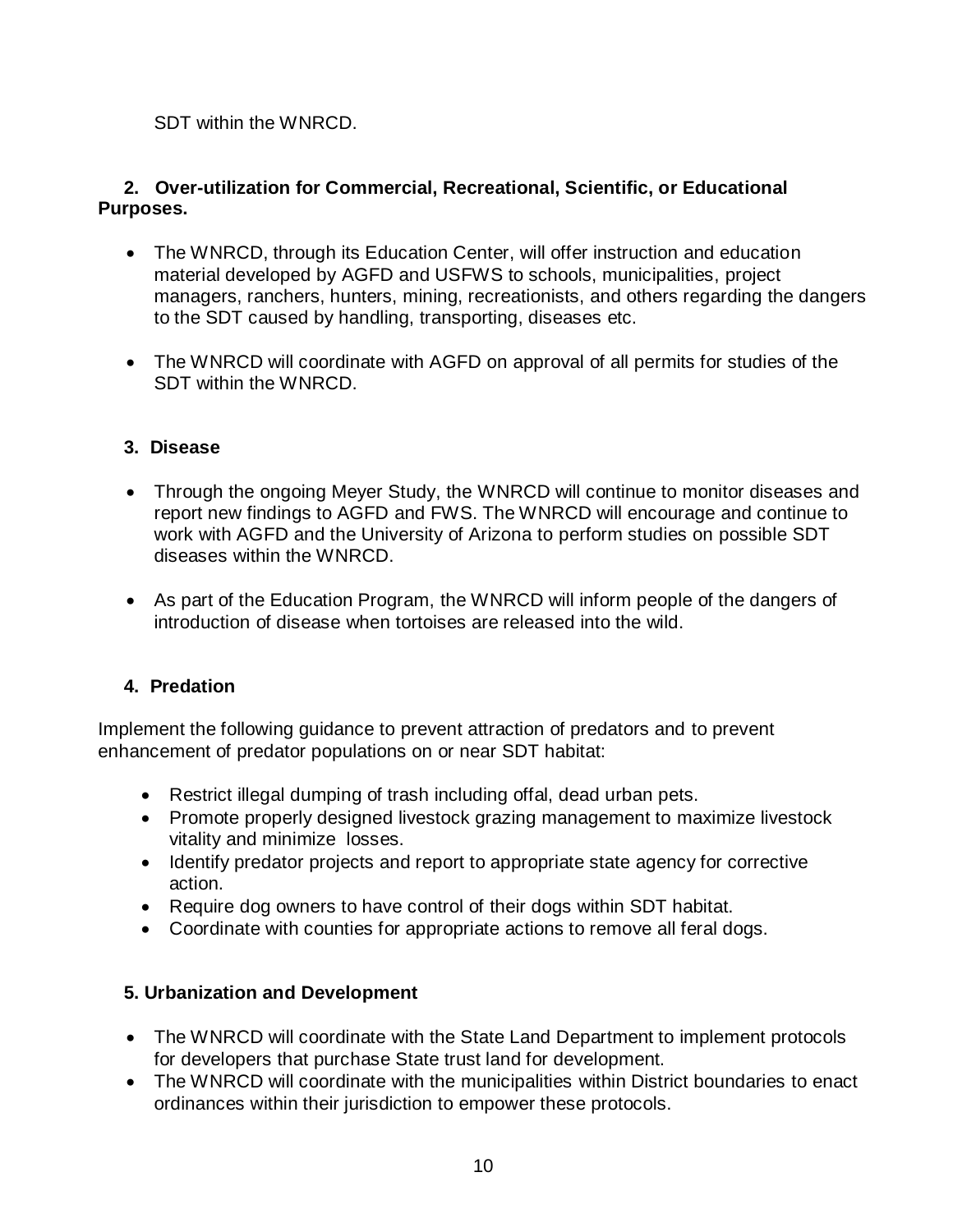• The WNRCD will offer instruction to towns and cities on surveying and classifying undisturbed lands for SDTs within their jurisdictions.

### **6. Construction and/or Maintenance of Transportation and Utility Corridors and Buildings**

- Construct barrier fences to exclude tortoises from the project site.
- Maintain a trained SDT person on site until the construction area is fenced and the land inside the fence has been cleared of tortoises whenever the project is in a class 1 or 2 SDT area.
- All construction design will be coordinated with and meet the requirements of the authorizing State and Federal agencies.
- Roads constructed for specific non-public purposes should be limited to administrative use only.
- Temporary access routes created during any project construction will be restored to natural state at the conclusion of the project.
- Brief all project personnel on SDT protocols prior and during project.

# **7. Off Highway Vehicle (OHV)**

- Limit OHV and other recreational activities to specific areas that are not SDT habitat.
- Limit OHV to designated roads, existing roads, courses and trails
- Allow only noncompetitive use
- Limit number of participants
- Reduce speed in project area.
- Survey and remove SDTs from the area prior to an event by a designated SDT biologist.
- Brief all event personnel on SDT protocols prior to and during event.

#### **8. Livestock Management/Grazing**

 Livestock grazing will follow guidelines of "Best Management practices For Ranching in Sonoran Desert Tortoise Habitat (Ranching and Sonoran Desert Tortoise Working Group 2013)".

# **9. Mining**

- Have a qualified tortoise biologist on site for any new soil disturbances until the area is fenced and the area inside the fence is cleared by a qualified tortoise biologist.
- Remove and relocate all SDTs found on project sites prior to start of projects.
- Locate, flag, and avoid SDT burrows prior to surface disturbance.
- Brief all project personnel on SDT protocols prior and during project.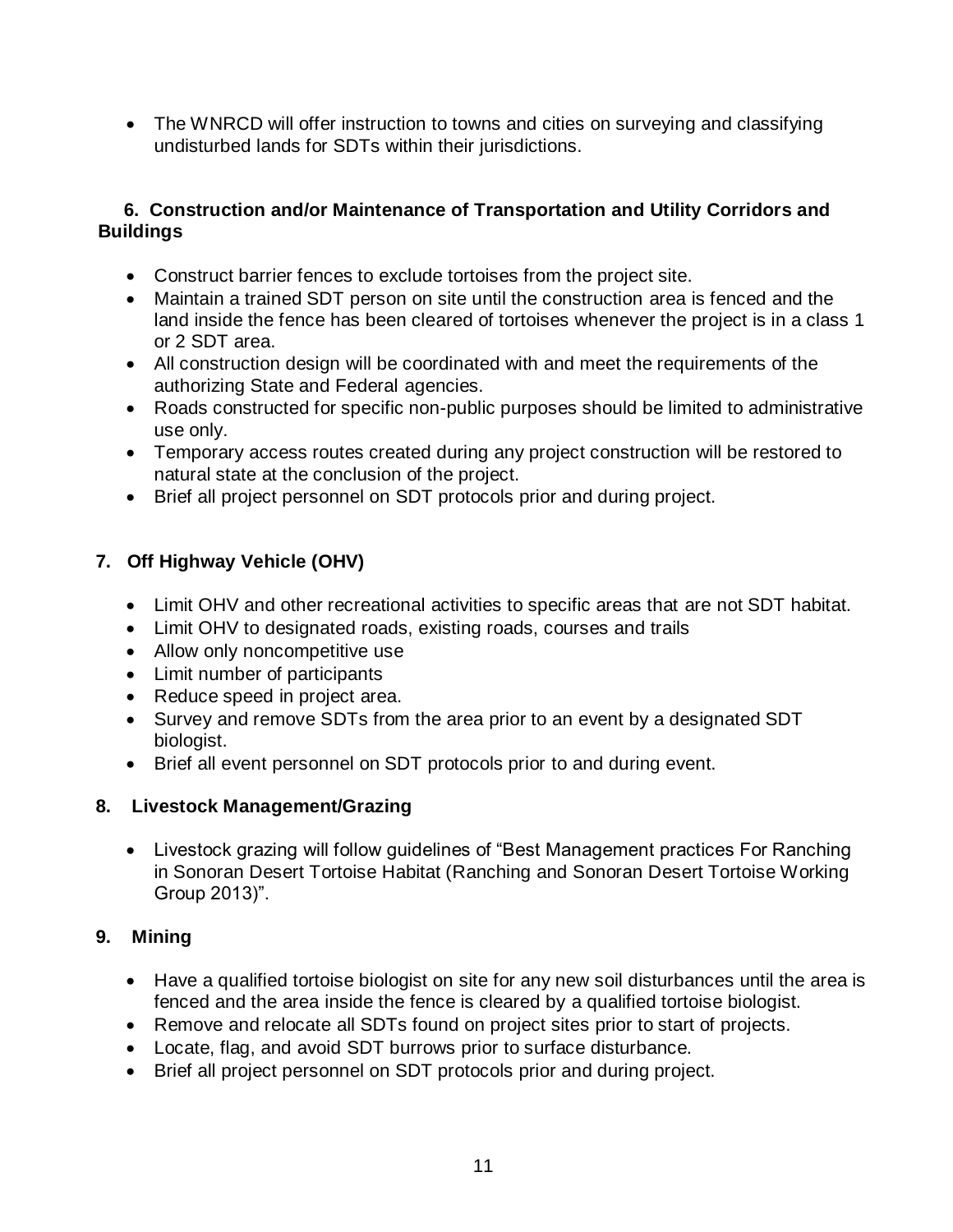#### **10. Cities, towns and county government**

- Implement Arizona Interagency SDT Team Mitigation protocols for any new soil disturbance whether by local government personnel or as a result of a permit issued by that government.
- Conduct training for all personnel.
- Conduct SDT habitat classification surveys within each jurisdiction.
- Designate an employee to interact with WNRCD and AGFD whenever impacts to SDT are contemplated.

#### **Funding**

The WNRCD will work in association with National Resource Conservation Service, AGFD, Pinal County, Arizona State Land Department, Arizona Mining Association and Arizona Association of NRCDs to secure grants, county tax funds, and donations to fund the research and operations required for this conservation plan.

The long running Meyer Study has been privately funded for thirty years by the study authors. The WNRCD will supplement the costs to keep the ongoing study through its Education Center and WNRCD Funds.

#### **Certainty of Implementation**

Pinal County has the authority to implement the majority of ordinances required to give this Conservation Plan the force of law. Within the cities and towns in the WNRCD, they too have the ability to enforce regulations. AGFD has regulatory authority per the Arizona Legislature. The National Resource Conservation Service has the ability to write conditions into their rangeland and water funding projects to protect the SDT and its habitat. When combined, these agencies and governments have the ability to enforce this conservation plan.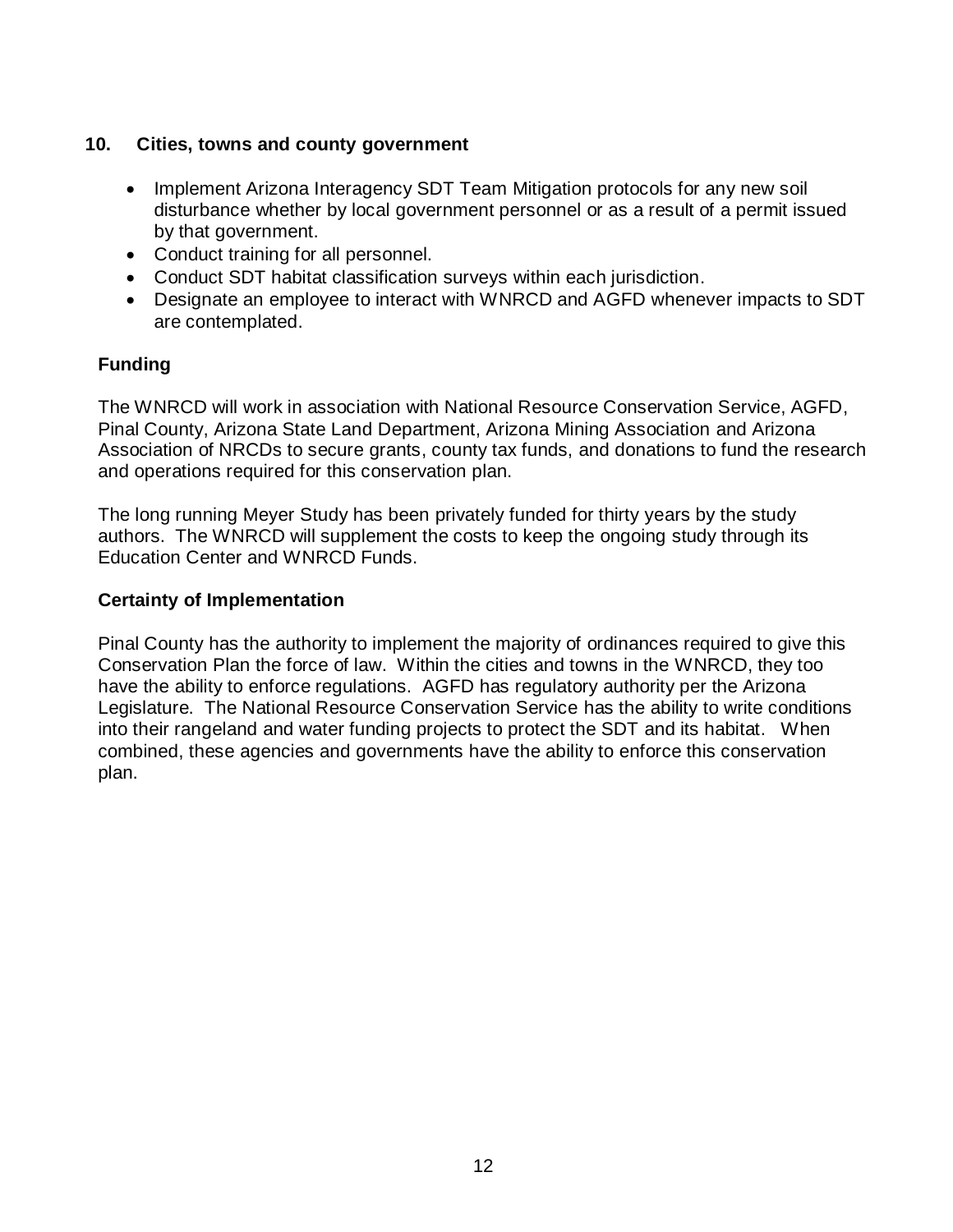#### **References**

Arizona Interagency Desert Tortoise Team. 1996. Arizona Interagency Desert Tortoise Team Management Plan

Arizona Interagency Desert Tortoise Team. June 2008. Recommended Standard Mitigation Measures For Projects In Sonoran Desert Tortoise Habitat.

- Averill-Murray RC. 2000. Survey protocol for Sonoran desert tortoise monitoring plots: reviewed and revised. Arizona Interagency Desert Tortoise Team.
- Averill-Murray, R. C., and C. M. Klug 2000. Monitoring and Ecology of Sonoran Desert Tortoise in Arizona. Technical Report 161, Non-game and Endangered Wildlife Program Arizona Game and Fish Department. Phoenix, Arizona
- Bailey, Scott Jay.1992. Hibernacula use and Home Range of the Desert Tortoise (*Gopherus agassizii*) in the San Pedro Valley. M. S. Thesis. Univ. Ariz. 82 p.
- Berry, Kristin H., David J. Morafka, and Robert W. Murphy 2002. Defining the Desert Tortoise(s): Our First Priority for a Coherent Conservation Strategy. Chelonian Conservation and Biology, 4: 249-262
- Boarman, W. I. and K. Beaman. (Ed) 2002. The Sensitive Plant and Animal Species of the Western Mojave Desert. U.S. Geological Survey, Western Ecological Research Center, Sacramento, Ca.
- Brennan, T.C., and A.T. Holycross. 2006. A Field Guide to Amphibians and Reptiles in Arizona. Arizona Game and Fish Department Publication. Phoenix, Arizona. Pp. 108- 109.
- Bury RB, Germano DJ, Van Devender TR and Martin BE. 2002. The desert tortoise in Mexico: distribution, ecology, and conservation. In Van Devender TR editor. The Sonoran Desert Tortoise: natural history, biology, and conservation. pp. 86-108. Tucson, Arizona: The University of Arizona Press.
- Daugherty, P. M., H. H. Sineath and T. A. Wastler 1958. Industrial Raw Materials of Plant Origin. IV A Survey of *Simmondsi Chinensis* (Jojoba). Economic Botany. 3: 296- 306.
- Edwards T., C. Jarchow, C. Jones, and K. Bonine. 2009. Tracing Genetic Lineages of Captive Desert Tortoises in Arizona in Journal of Wildlife Management 74(4):801-807.
- Fritts. T.H, and R.D. Jennings. 1994. Distribution, habitat use, and status of the desert tortoise in Mexico. pp. 49-56. In R. B Bury and D.J. Germano (eds.), Biology of North American Tortoises. Fish and Wildlife Research 13, USDI Fish and Wildlife Service, Washington, D.C.